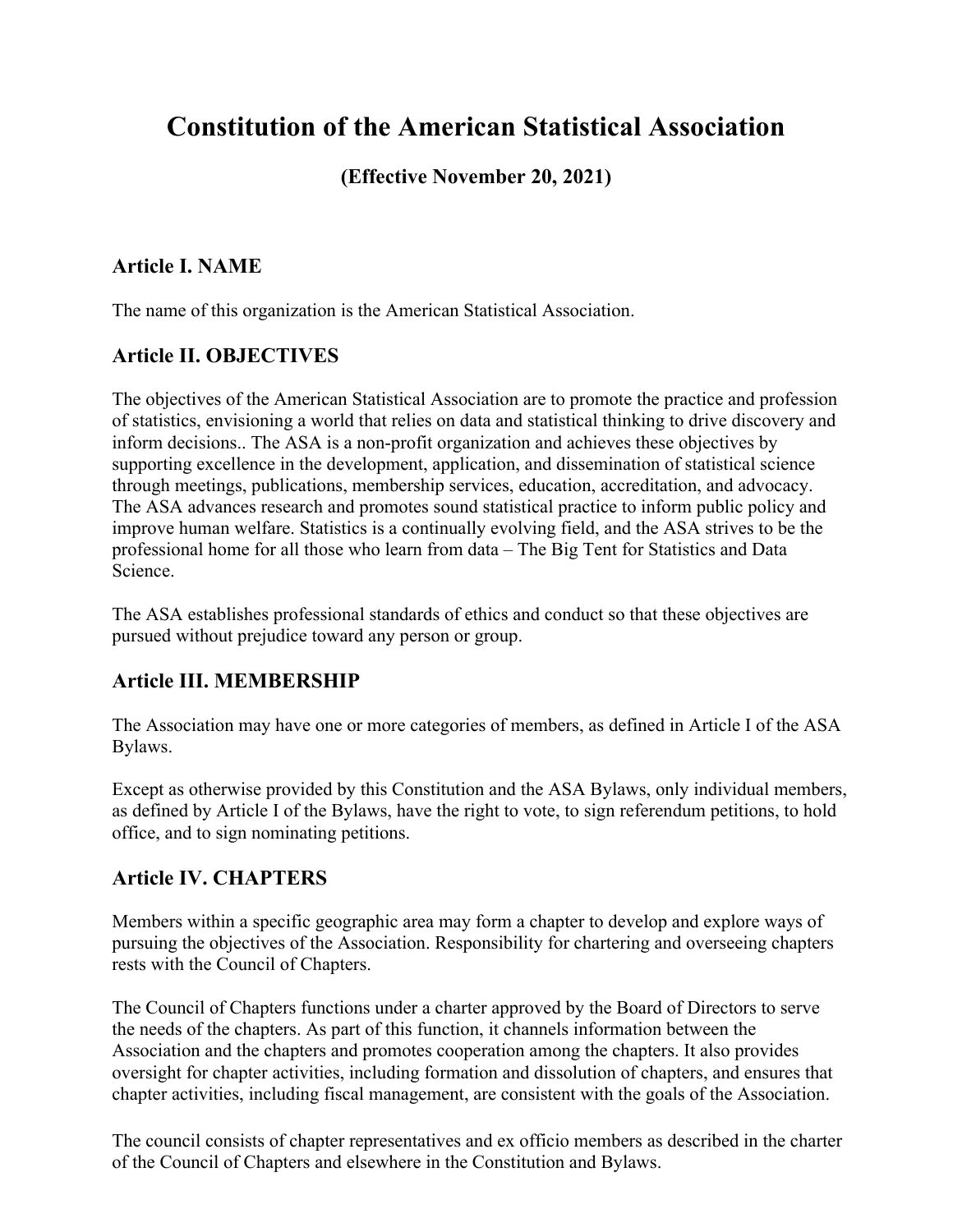## **Article V. SECTIONS**

Members may form a section in order to further the objectives of the Association in a field of statistical methods, theory, or applications. The scope of a section must be sufficiently broad to represent active professional interests of a substantial segment of the Association. Responsibility for chartering and overseeing sections rests with the Council of Sections.

The Council of Sections functions under a charter approved by the Board of Directors to serve the needs of the sections. As part of this function, it channels information between the Association and the sections and promotes cooperation among the sections. It also provides oversight for section activities, including formation and dissolution of sections, and ensures that section activities, including fiscal management, are consistent with the goals of the Association. The Council consists of section representatives and ex officio members as described in the charter of the Council of Sections and elsewhere in the Constitution and Bylaws.

In the previous paragraph, the term "sections" is understood to cover any and all entities that operate under the charter of the Council of Sections.

# **Article VI. BOARD OF DIRECTORS**

The Board of Directors is the policy-making and legislative body of the Association. It consists of sixteen members: President, President-Elect, Past President, three Vice Presidents, three representatives from the Council of Chapters, three representatives from the Council of Sections, International Representative, Secretary, Treasurer, and Publication Representative.

The President, President-Elect, Past President, Vice Presidents, representatives of the Council of Chapters, representatives of the Council of Sections, International Representative, Publication Representative and the Treasurer are the voting Board members. The Secretary is an ex officio member without vote. All voting members of the Board of Directors must be individual members of the Association for the five years preceding the start of their term of office.

No employee of the Association, with the exception of the Secretary, may serve as a member of the Board of Directors

#### **Article VII. EXECUTIVE COMMITTEE**

The Executive Committee consists of the President, President-Elect, Past President, senior Vice President, Secretary, and Treasurer. The Secretary and Treasurer are ex officio members without vote.

### **Article VIII. OFFICERS**

The officers of the Association are the President, President-Elect, Past President, three Vice Presidents, Secretary, and Treasurer.

### **Article IX. METHOD OF SELECTION**

All individual members are eligible to vote for every elected position on the Board of Directors.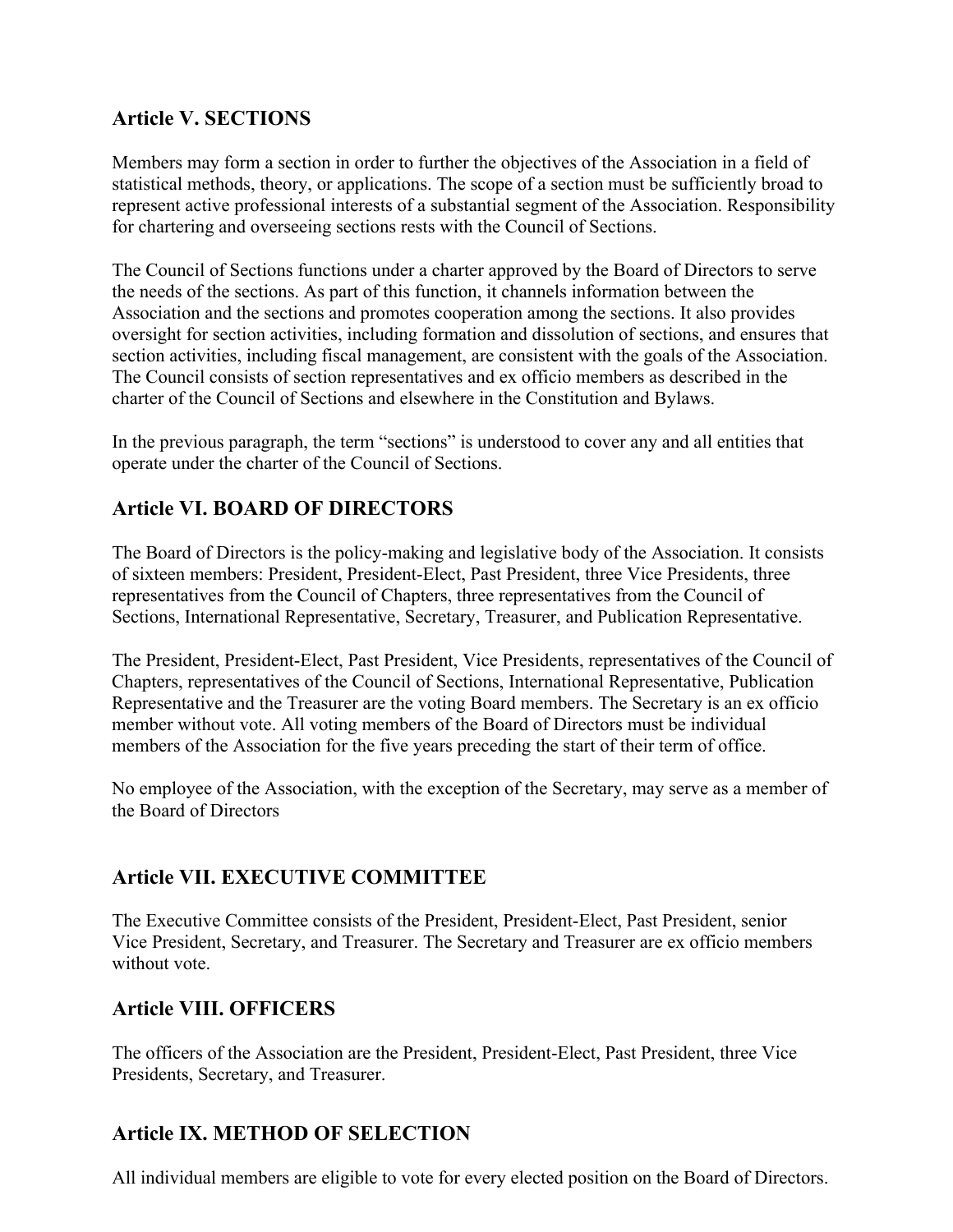Nominees for the positions of President-Elect, Vice President, and Treasurer are selected by the Committee on Nominations as described in Article V, Section 1 of the Bylaws.

The Council of Chapters nominates candidates for its representatives on the Board of Directors. Each of the three geographic regions, as established by the charter of the Council of Chapters, will have one representative on the Board of Directors.

The Council of Sections nominates candidates for its representatives on the Board of Directors.

The Board-appointed editors nominate candidates for the Publication Representative on the Board of Directors.

Candidates for International Representative are nominated as specified in Article V, Section 1 of the By- Laws.

The Secretary is selected according to Article V, Section 2 of the Bylaws.

# **Article X. TERMS OF OFFICE**

The President is elected to the position of President-Elect and normally serves a three-year term. The first year will be as President-Elect, the second year as President, and the third year as Past President. Once an individual has served as ASA President, that person cannot again be nominated for nor serve as ASA President-Elect.

The Vice Presidents are elected for three-year terms, one Vice President being elected each year. No Vice President is eligible for immediate re-election to the same office.

The representatives of the Council of Chapters serve a three-year term, one representative being elected each year.

The representatives of the Council of Sections serve a three-year term, one representative being elected each year.

No Chapter or Section Representative completing a full term is eligible for immediate reelection to the same office.

The International Representative is elected for a three-year term and is not eligible for immediate re-election to the same office.

The Treasurer is elected for a three-year term and is not eligible for immediate re-election to the same office.

The Board of Directors sets the term of office for the Secretary, who also serves as the ASA's Executive Director, as provided for in Articles V and VII of the Bylaws. The Secretary is appointed to an original term of no more than five years, and upon action of the Board of Directors may be reappointed at any time during the Secretary's term for a period of up to five years from the date the reappointment takes effect. There is no limit on the length of time the Secretary may serve.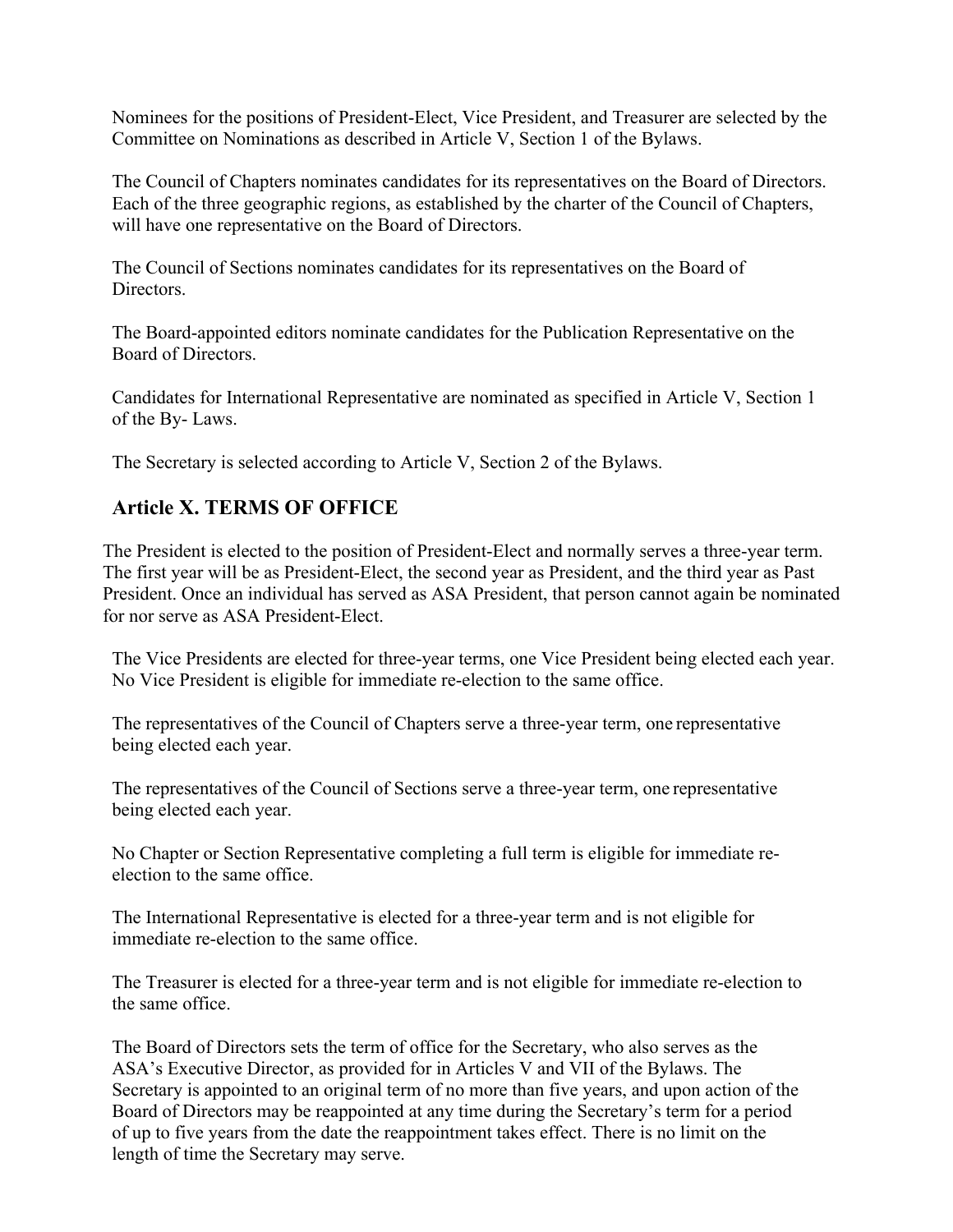The Publication Representative serves a three-year term and is not be eligible for immediate re-election to the same office.

The Board of Directors may provide shorter terms during periods of organizational transition.

Terms of office end, and new terms begin, on January 1, but each office holder serves until a successor takes office.

No elected individual may serve simultaneously in two capacities on the Board of Directors.

# **Article XI. COMMITTEES**

The committees of the Association consist of the Executive Committee and other committees of the Board of Directors, which are named in the Bylaws; standing committees, which are named in the Bylaws; and such continuing and ad hoc committees as the President or the Board of Directors may establish.

# **Article XII. PUBLICATIONS**

Publication of journals must be authorized by the Board of Directors. Other periodicals, reports, proceedings, or publications are authorized in the Bylaws, by vote of the Board of Directors, or by the Council of Chapters or the Council of Sections.

### **Article XIII. MEETINGS**

The Association must hold an annual meeting of the membership in a manner designated by the Board of Directors based upon recommendation from the Committee on Meetings, unless extraordinary circumstances dictate otherwise. The decision not to hold an annual meeting would be made by the Board of Directors and announced to membership along with an explanation of the rationale for the decision

### **Article XIV. AMENDMENTS**

Amendments to the Constitution may be proposed by the Board of Directors or by a petition signed by at least 100 individual members.

An amendment originating by petition is referred to the Board of Directors, which must vote on its recommendation regarding ratification. The Board of Directors may also decide upon the final wording of the proposed revision, as long as such wording is consistent with the original intent of the petition. Periodic revisions, as provided for in Article IX, Section 5h of the Bylaws, are referred to the Board of Directors, which may recommend ratification as a whole or in parts.

As soon as feasible following action by the Board of Directors, the Secretary must publish a copy of the proposed amendment in a news bulletin. In this Constitution and the ASA Bylaws, a "news bulletin" is understood to mean a method of notification that is readily accessible and widely distributed to the membership. The published copy must include revisions by and recommendations of the Board of Directors and invite comment. Comments received must be summarized or published in full in subsequent issues of a news bulletin. At least 30 days must elapse between the publication date of these comments and the vote on an amendment or revision. Regardless of the recommendation of the Board of Directors, an amendment proposed